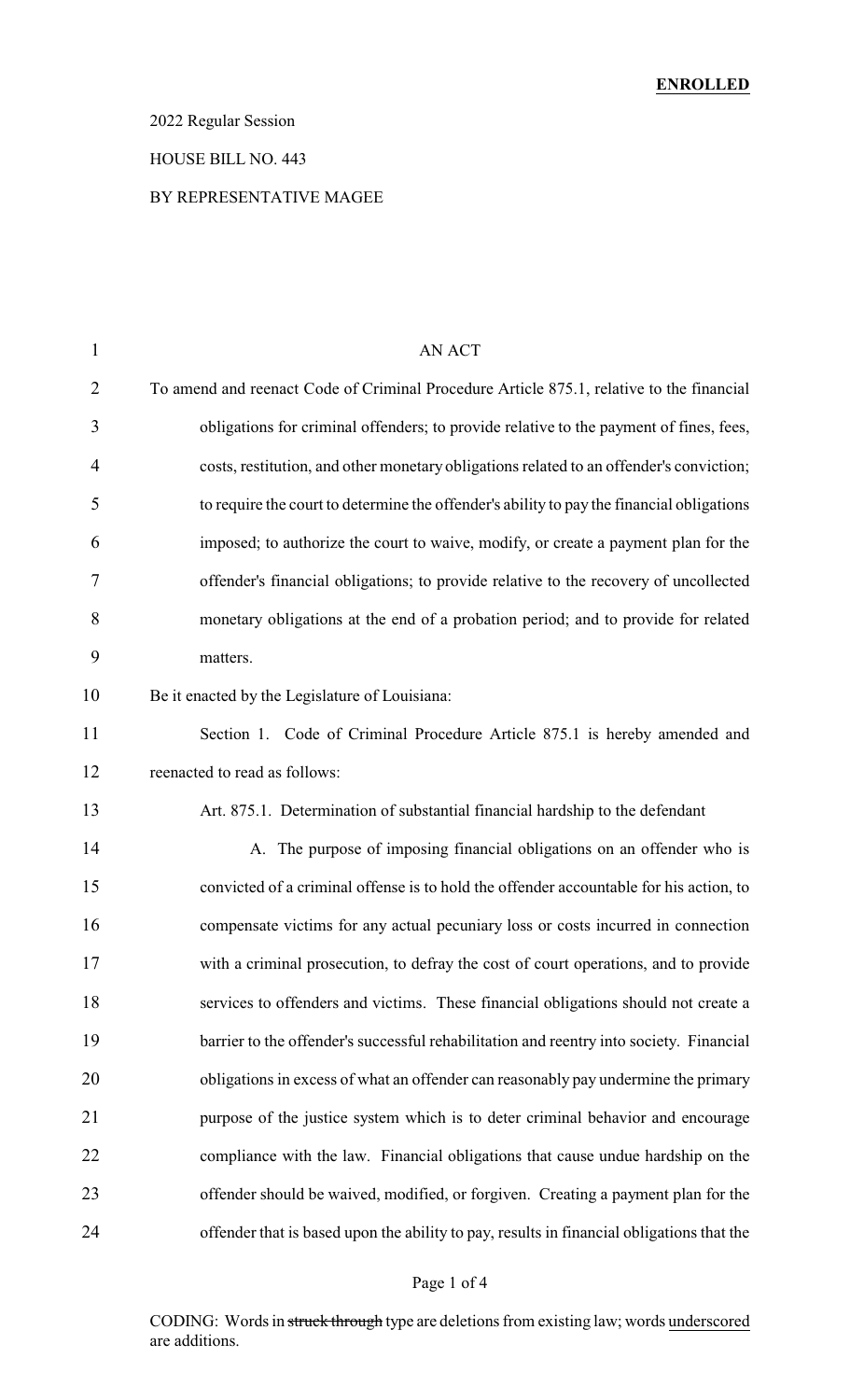offender is able to comply with and often results in more money collected. Offenders who are consistent in their payments and in good faith try to fulfill their financial obligations should be rewarded for their efforts.

 B. For purposes of this Article, "financial obligations" shall include any fine, fee, cost, restitution, or other monetary obligation authorized by this Code or by the Louisiana Revised Statutes of 1950 and imposed upon the defendant as part of a criminal sentence, incarceration, or as a condition of the defendant's release on probation or parole.

 C.(1) Notwithstanding any provision of law to the contrary, prior to ordering the imposition or enforcement of any financial obligations as defined by this Article, the court shall conduct a hearing to determine whether payment in full of the aggregate amount of all the financial obligations to be imposed upon the defendant would cause substantial financial hardship to the defendant or his dependents. The court may consider, among other factors, whether any victim of the crime has incurred a substantial financial hardship as a result of the criminal act or acts and 16 whether the defendant is employed. The court may delay the hearing to determine substantial financial hardship for a period not to exceed ninety days, in order to permit either party to submit relevant evidence.

19 (2) The defendant or the court may not waive the judicial determination of a substantial financial hardship required by the provisions of this Paragraph. If the court waives the hearing on its own motion, the court shall provide reasons, entered upon the record, for its determination that the defendant is capable of paying the fines, fees, and penalties imposed without causing a substantial financial hardship.

 D.(1) If the court determines that payment in full of the aggregate amount of all financial obligations imposed upon the defendant would cause substantial financial hardship to the defendant or his dependents, the court shall do either of the following:

 (a) Waive all or any portion of the financial obligations, except as provided in Paragraph E of this Article.

#### Page 2 of 4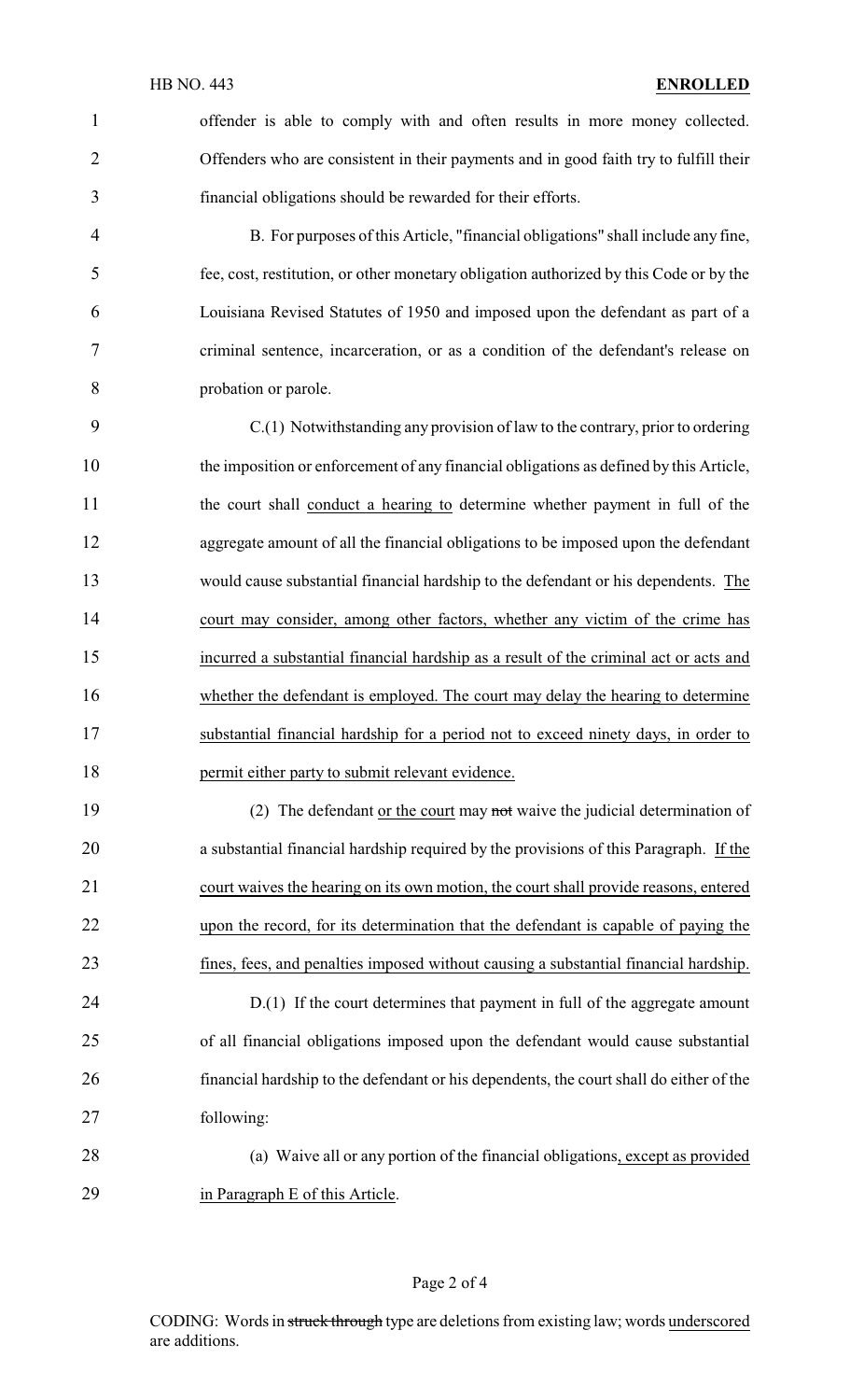(b) Order a payment plan that requires the defendant to make a monthly payment to fulfill the financial obligations.

 (2)(a) The amount of each monthly payment for the payment plan ordered 4 pursuant to the provisions of Subsubparagraph  $(1)(b)$  of this Paragraph shall be equal to the defendant's average gross daily income for an eight-hour work day determined by the court after considering all relevant factors, including but not limited to the defendant's average gross daily income for an eight-hour work day.

 (b) If the court has ordered restitution, half of the defendant's monthly payment shall be distributed toward the defendant's restitution obligation.

 (c) During Except as provided in Paragraph E of this Article, during any periods of unemployment, homelessness, or other circumstances in which the defendant is unable to make the monthly payment, the court or the defendant's probation and parole officer is authorized to impose a payment alternative, including 14 but not limited to any of the following: substance abuse treatment, education, job 15 training, or community service.

 (3) If, after the initial determination of the defendant's ability to fulfill his financial obligations, the defendant's circumstances and ability to pay his financial 18 obligations change, the state, the defendant or his the defendant's attorney may file a motion with the court to reevaluate the defendant's circumstances and determine, 20 in the same manner as the initial determination, whether under the defendant's current circumstances payment in full of the aggregate amount of all the financial 22 obligations imposed upon the defendant would cause substantial financial hardship 23 to the defendant or his dependents. Upon such motion, if the court determines that the defendant's current circumstances would cause substantial financial hardship to the defendant or his dependents, the court may either waive or modify the defendant's financial obligation, or recalculate the amount of the monthly payment 27 made by the defendant under the payment plan set forth in Subsubparagraph (1)(b) 28 of this Paragraph a modification of the monthly financial obligation imposed pursuant to this Section is appropriate under the circumstances.

#### Page 3 of 4